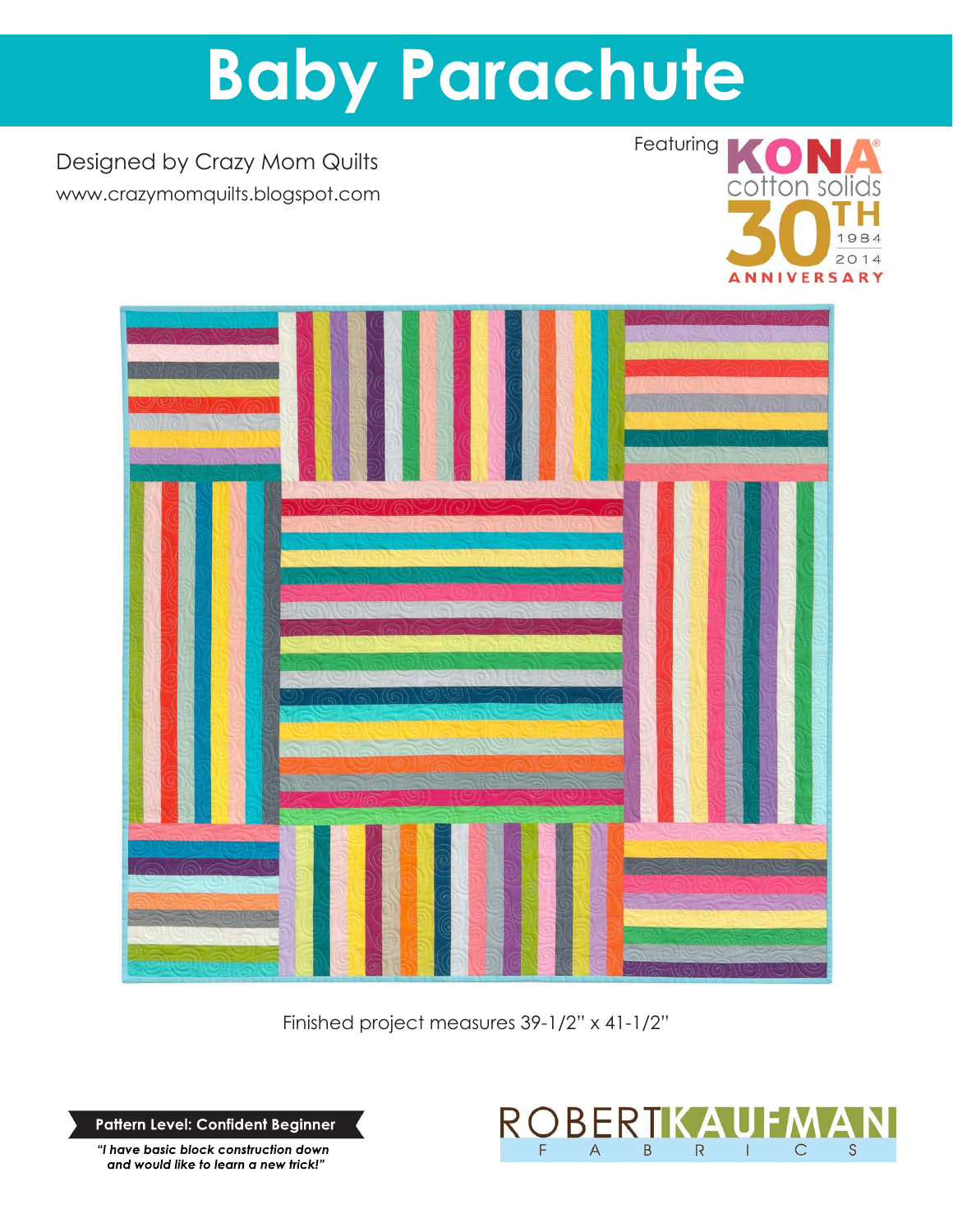#### Fabric and Supplies Needed



You will also need: 1-1/3 yards Backing Fabric • 1/3 yard Binding Fabric 44" x 46" Quilt Batting • Kona Color Card (Optional)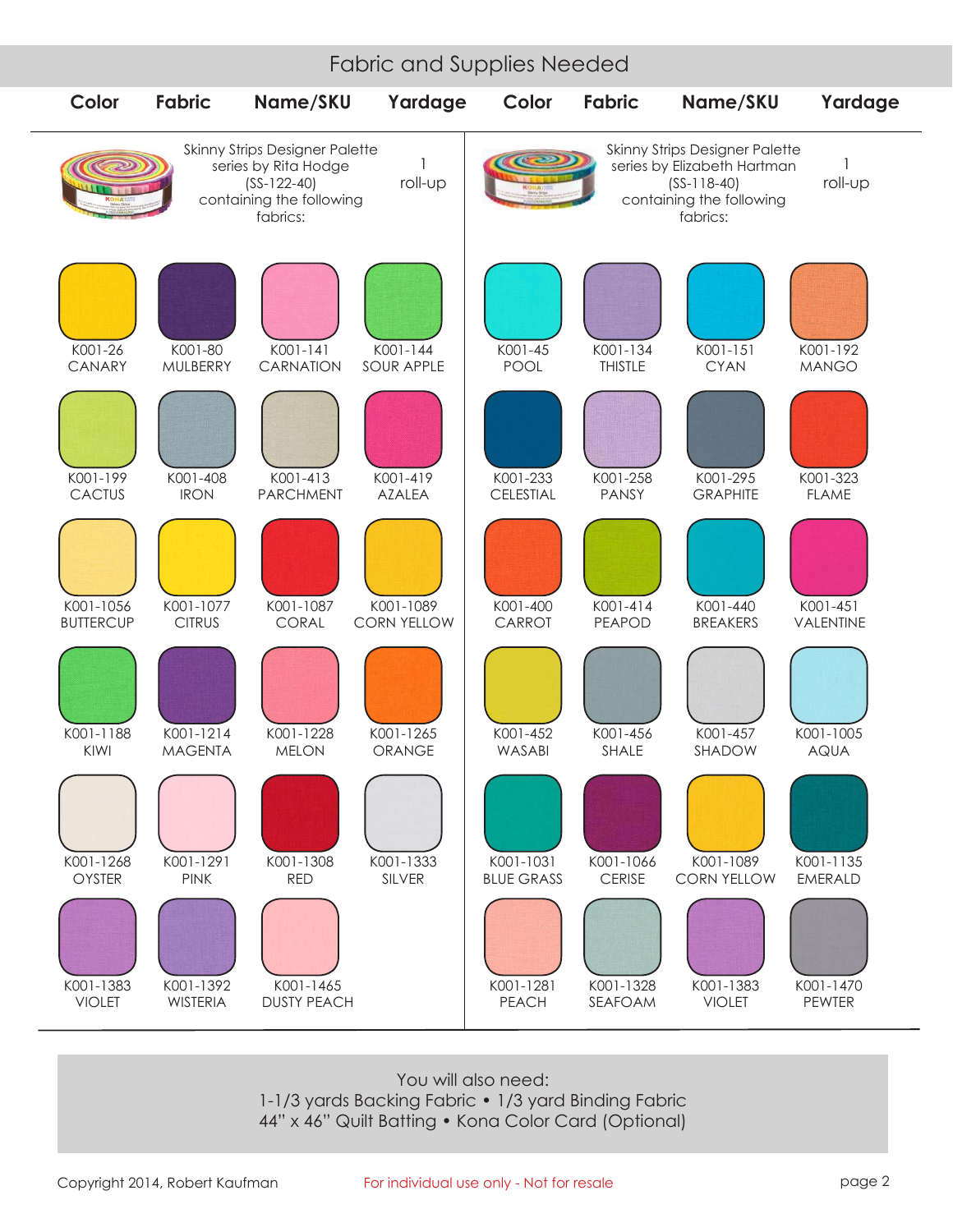- Please read through all of the instructions before beginning.
- All of the seam allowances are 1/4" unless otherwise noted.
- Press seam allowances open unless otherwise noted.
- Width of fabric (WOF) is equal to at least 42" wide.
- Remember to measure twice and cut once!

## Cutting Instructions

*This quilt is a baby version of the larger Parachute quilt. Instead of roll up strips, it uses Kona skinny strips. I have included the specific colors I used for each strip in the original baby quilt, but feel free to play with the color palette of your choice. Use precuts or cut your own fabric strips from your stash.*

*- Kona skinny strips are used throughout this pattern. Each strip measures 1 1/2" wide and the length is cut as you go. If you would like to precut the strips, you will need:*

**Block 1**: Ten strips 1-1/2" x 9-1/2" in a variety of colors. **Block 2**: Twenty strips 1-1/2" x 10-1/2" in a variety of colors. **Block 3**: Ten strips 1-1/2" x 12-1/2" in a variety of colors. **Block 4**: Nine strips 1-1/2" x 20-1/2" in a variety of colors. **Block 5**: Twenty strips 1-1/2" x 20-1/2" in a variety of colors. **Block 6**: Twelve strips 1-1/2" x 20-1/2" in a variety of colors. **Block 7**: Nine strips 1-1/2" x 9-1/2" in variety of colors. **Block 8**: Twenty strips 1-1/2" x 9-1/2" in a variety of colors. **Block 9**: Nine strips 1-1/2" x 12-1/2" in a variety of colors.

Tip: Cut the strips 1/2" longer than indicated and then trim the block to size after they are sewn together.

#### Assembly Instructions

Tip: When working with strips, there is a tendency for the fabric to bow and form an arc rather than a straight line. To help avoid this, cut the strips to length as directed in each section, then sew the strips together into pairs. Once the pairs are made and pressed, pin the pairs together, sew, press, repeat as needed.

#### **STEP 1**

- Select the skinny strips needed according to the diagram. Refer to the Kona color card as needed to identify the colors.
- Cut each strip 9-1/2" long. Sew strips together in the order shown. Press seams open.
- The block should measure 9-1/2" wide x 10-1/2" high when pieced together. Label as Block 1.

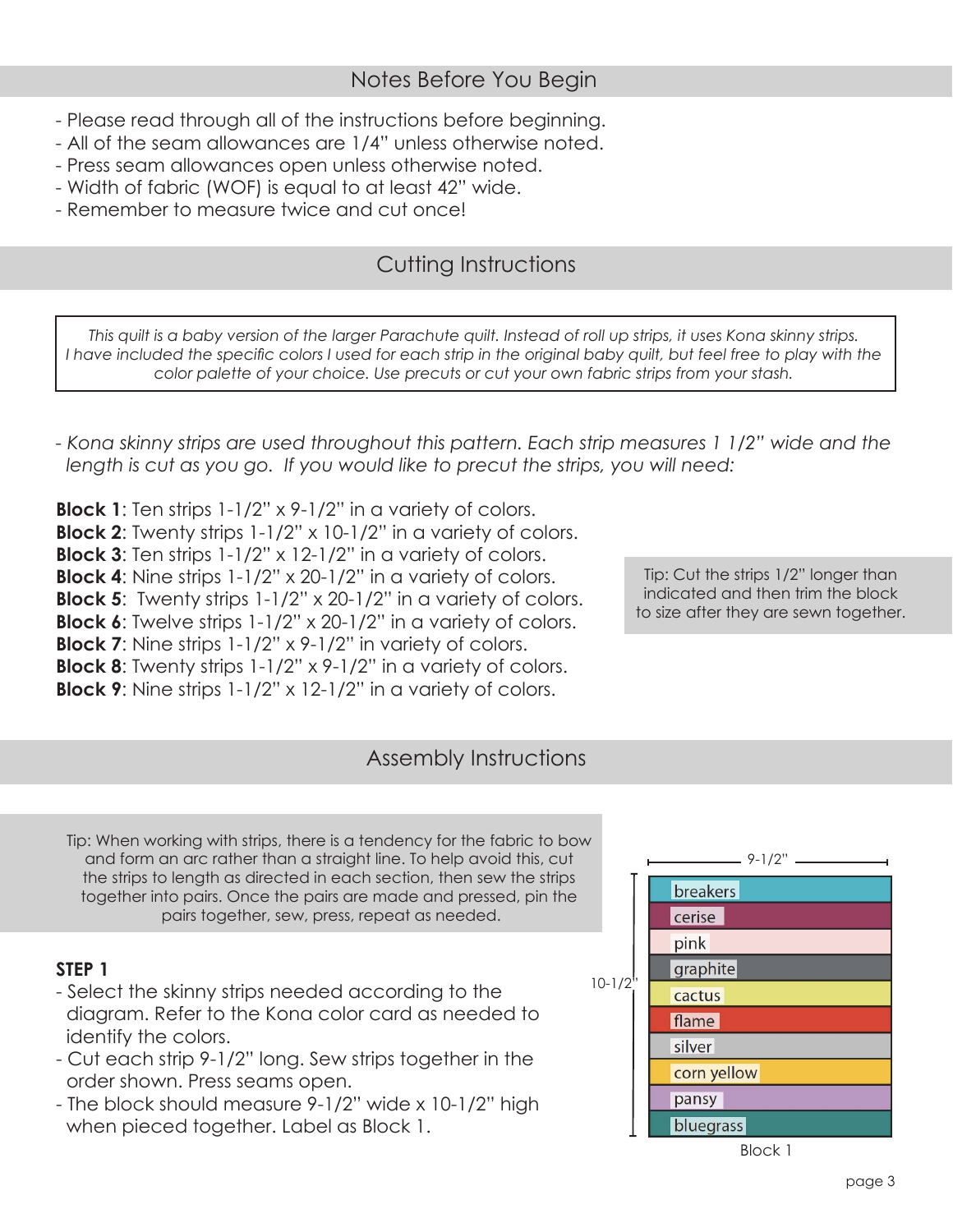### **STEP 2**

- Select the skinny strips needed according to the diagram.
- Cut the strips 10-1/2" long and sew the strips together. Press seams open.
- The block should measure 10-1/2" x 20-1/2" . Label as Block 2.





#### **STEP 3**

- Select the skinny strips needed according to the diagram.
- Cut each strip 12-1/2" long. Sew strips together in the order shown. Press seams open.
- The block should measure 10-1/2" x 12-1/2". Label as Block 3.



#### **STEP 4**

- Select the skinny strips needed according to the diagram.
- Cut each strip 20-1/2" long. Sew strips together in the order shown. Press seams open.
- The block should measure 9-1/2" x 20-1/2". Label as Block 4.

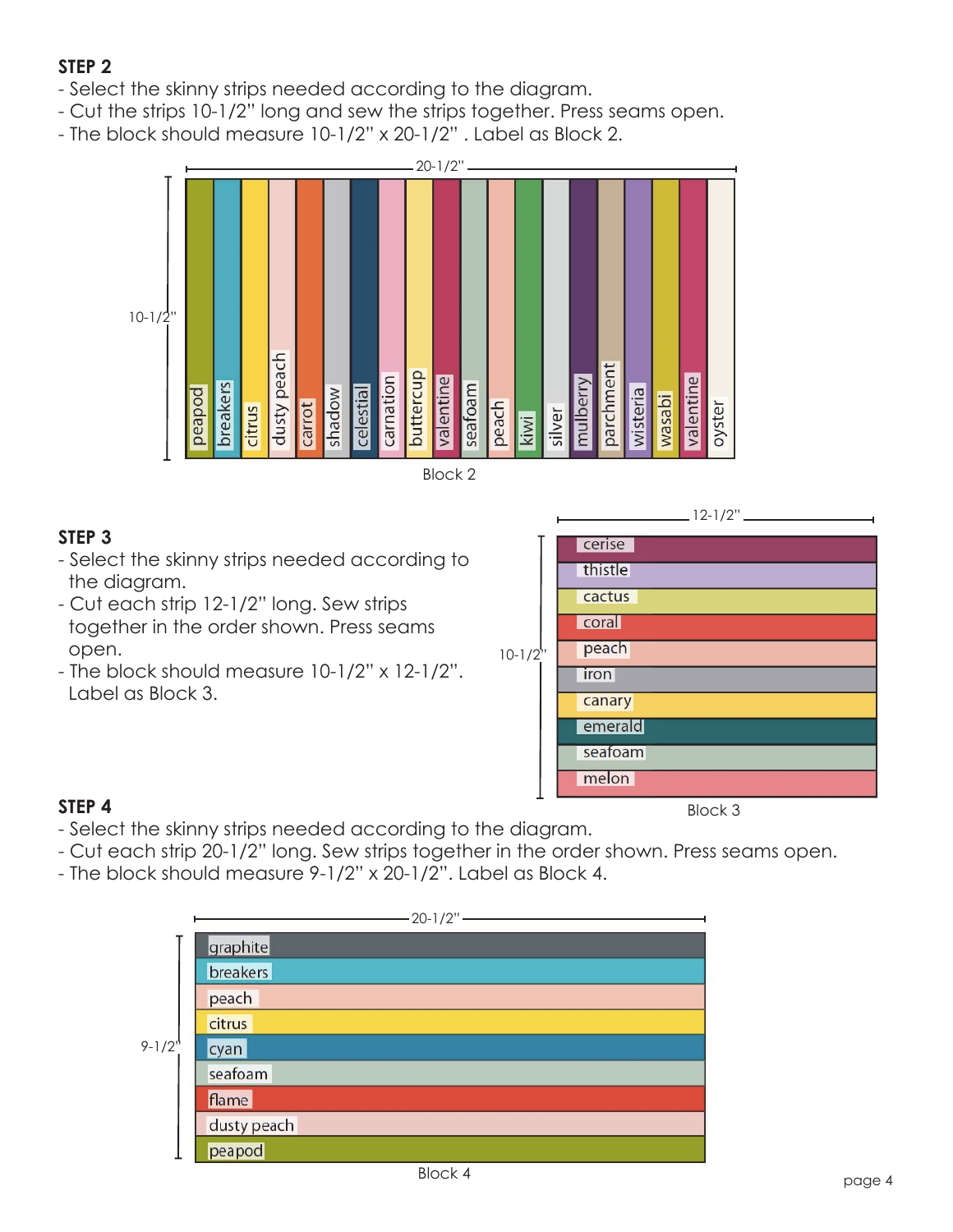#### **STEP 5**

- Select the skinny strips needed according to the diagram.
- Cut each strip 20-1/2" long. Sew strips together in the order shown. Press seams open.
- The block should measure 20-1/2" x 20-1/2". Label as Block 5.

 $20-1/2"$ 

|                     | dusty peach |
|---------------------|-------------|
|                     | red         |
| ips<br>$20 - 1/2$ " | peach       |
|                     | breakers    |
|                     | buttercup   |
|                     | bluegrass   |
|                     | azalea      |
|                     | shadow      |
|                     | cerise      |
|                     | cactus      |
|                     | kiwi        |
|                     | shadow      |
|                     | celestial   |
|                     | pool        |
|                     | corn yellow |
|                     | seafoam     |
|                     | carrot      |
|                     | shale       |
|                     | valentine   |
|                     | sour apple  |
|                     | Block 5     |



Block 6

#### **STEP 6**

- Select the skinny strips needed according to the diagram.
- Cut each strip 20-1/2" long. Sew strips together in the order shown. Press seams open.
- The block should measure 12-1/2" x 20-1/2". Label as Block 6.



#### **STEP 7**

- Select the skinny strips needed according to the diagram.
- Cut each strip 9-1/2" long. Sew strips together in the order shown. Press seams open.
- The block should measure 9-1/2" x 9-1/2". Label as Block 7.

Block 7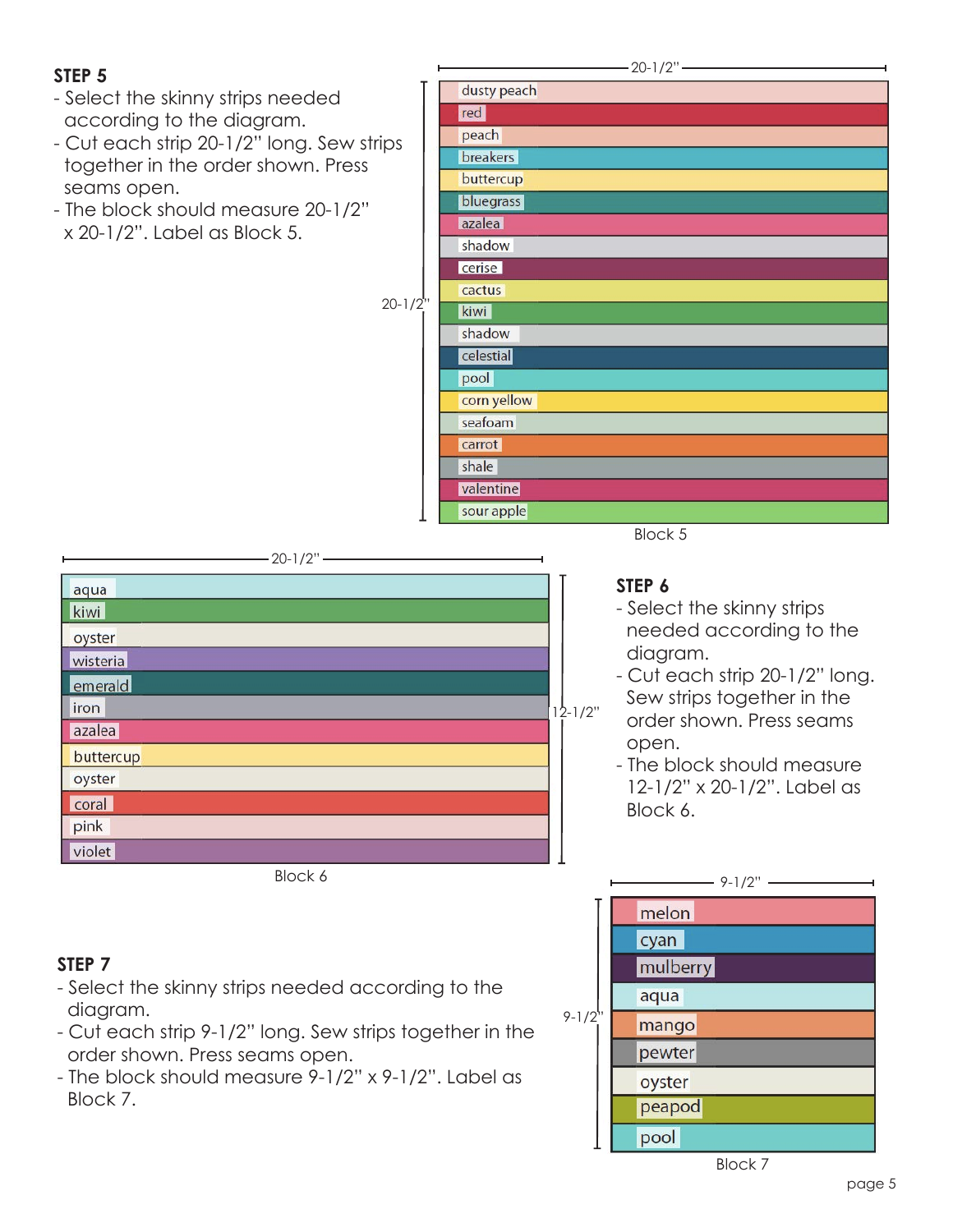#### **STEP 8**

- Select the skinny strips needed according to the diagram.
- Cut each strip 9-1/2" long. Sew strips together in the order shown. Press seams open.
- The block should measure 9-1/2" x 20-1/2". Label as Block 8.





#### **STEP 9**

- Select the skinny strips needed according to the diagram.
- Cut each strip 12-1/2" long. Sew strips together in the order shown. Press seams open.
- The block should measure 9-1/2" x 12-1/2". Label as Block 9.



Block 9